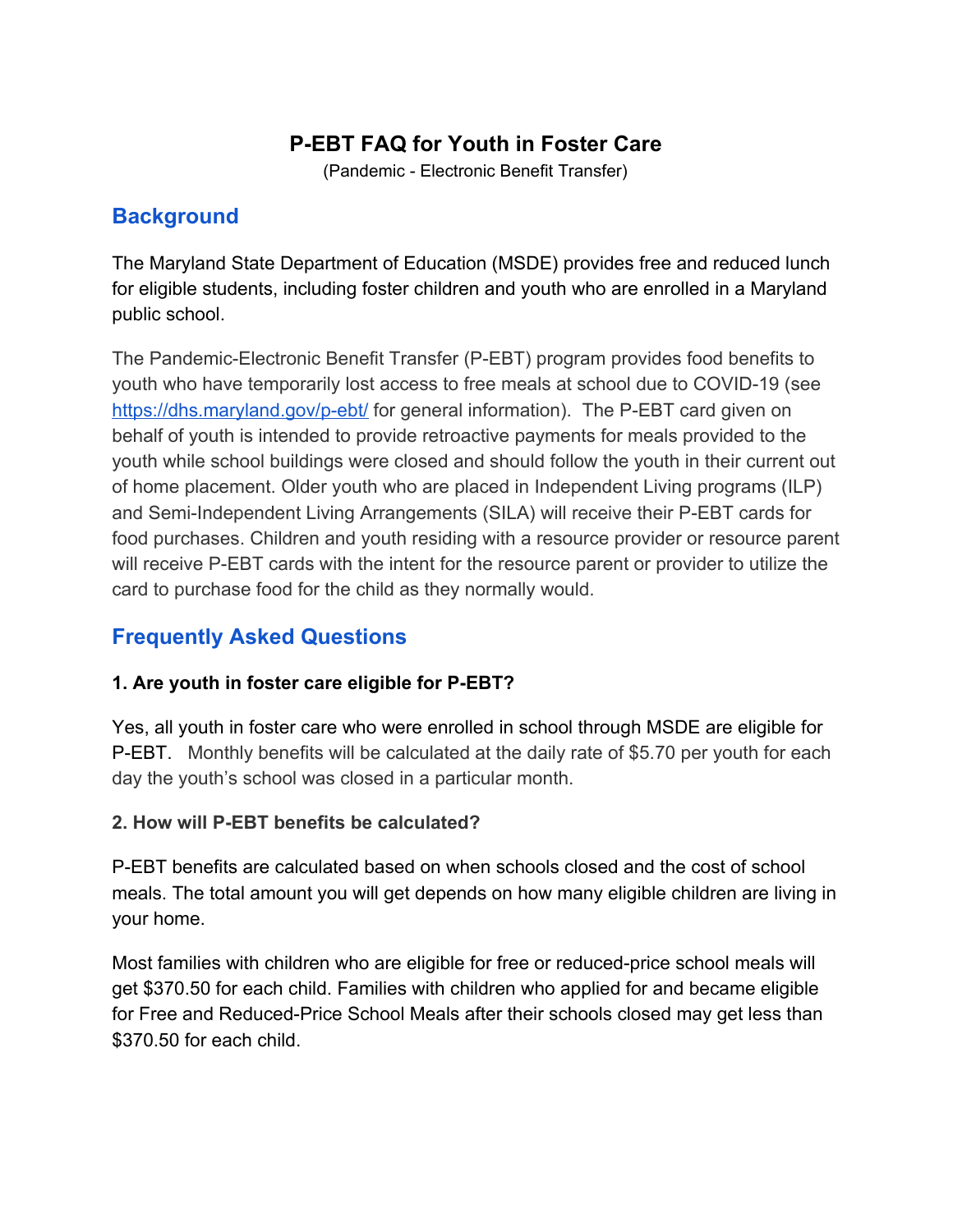#### **3. Is there an application process for youth in foster care?**

No, the MSDE and the Department of Human Services (DHS) are working together to ensure that all youth in foster care receive the P-EBT benefits.

#### **4. Do the P-EBT benefits need to be used all at once?**

No. You must use at least \$1 per month for your card to remain active. If there is no activity on your card for 365 days (1 year), the benefits will be removed.

### **5. Are there any P-EBT benefits for youth in foster care who were enrolled in the extended learning during the summer?**

No, this program does not include summer meal programs after the school term is over.

### **6. Will the youth receive a P-EBT card in the youth's name?**

Yes, the name of the youth in foster care will be on the individual P-EBT card.

### **7. How will youth in foster care receive the P-EBT card?**

The P-EBT card will be mailed to eligible youth in foster care at their current or last known foster home or ILP/SILA address.

## **8. What mailing address will be used for the youth in foster care to receive the P-EBT card?**

The address of the youth in foster care will be determined by the most current address on file with the local department of social services.

### **9. When will the P-EBT cards be issued?**

The first issuance of the P-EBT cards are expected to be mailed on or about June 22, 2020 for youth in foster care who were enrolled in school as of March 16, 2020.

## **10. Will new youth who came into foster care after March 16, 2020, be eligible for P-EBT Card?**

Yes, youth who came into foster care will be eligible to receive a P-EBT card after March 16, 2020.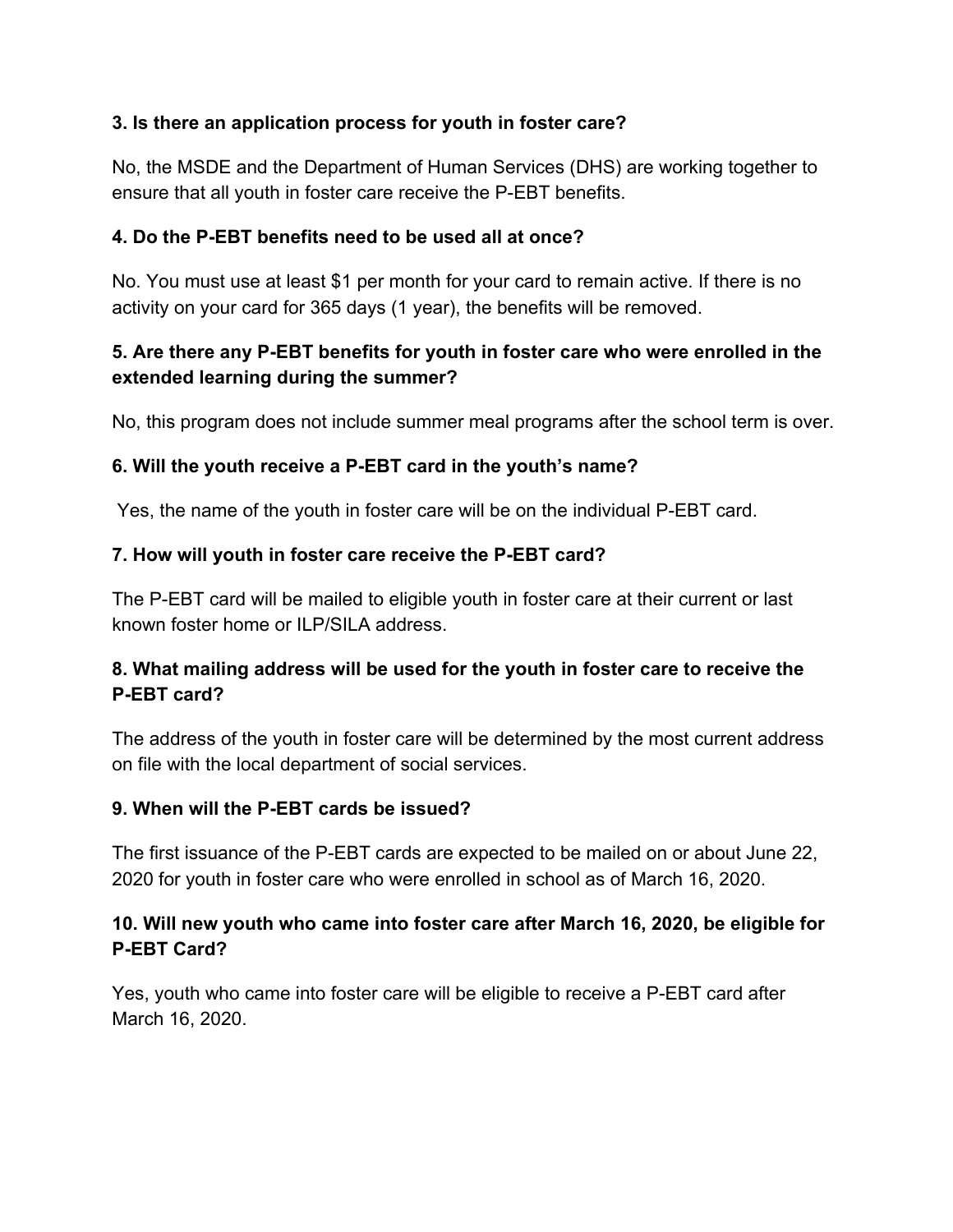## **11. Can a public or private resource parent use the P-EBT card issued to the youth in foster care for P-EBT benefits on behalf of the youth to purchase food for the youth?**

Yes, public or private resource parents may use the P-EBT card to purchase food specifically for that youth.

## **12. Can the Group Home Director use the P-EBT card issued to the youth in foster care to purchase food for youth?**

Yes, the Group Home may use the P-EBT card to purchase food specifically for that youth.

### **13. How will the P-EBT card for youth in Independent Living Arrangements utilize the P-EBT card?**

The P-EBT card will be issued directly to the youth to utilize the P-EBT benefits to purchase food.

#### **14. How do I activate my card?**

To activate your P-EBT card and manage your benefits, call 1-800-997-2222, or log on to [connectebt.com](http://www.connectebt.com/) to manage your EBT account. When you call to activate your card, you'll need to select a 4-digit PIN to use when you make purchases with the card. When the card is mailed to you, you will also receive information on how to activate it.

### **15. Where can the P-EBT card be used?**

The P-EBT benefits card can be used at any store that accepts SNAP. Most retailers have signage stating they accept SNAP or P-EBT.

#### **16. How do I use a P-EBT card?**

A P-EBT card is used in a similar way as a bank debit card. For more information on how to use an EBT card call 1-800-997-2222 or go to [www.connectebt.com.](http://www.connectebt.com/)

Most major grocery stores are authorized to accept your P-EBT card. Please use th[e](https://www.fns.usda.gov/snap/retailer-locator) [SNAP Retailer Locator](https://www.fns.usda.gov/snap/retailer-locator) to find an authorized grocery store closest to you.

You can also use the P-EBT benefits online to obtain groceries through Amazon, Walmart, and ShopRite. The P-EBT card cannot be used for restaurant meals or fast food.